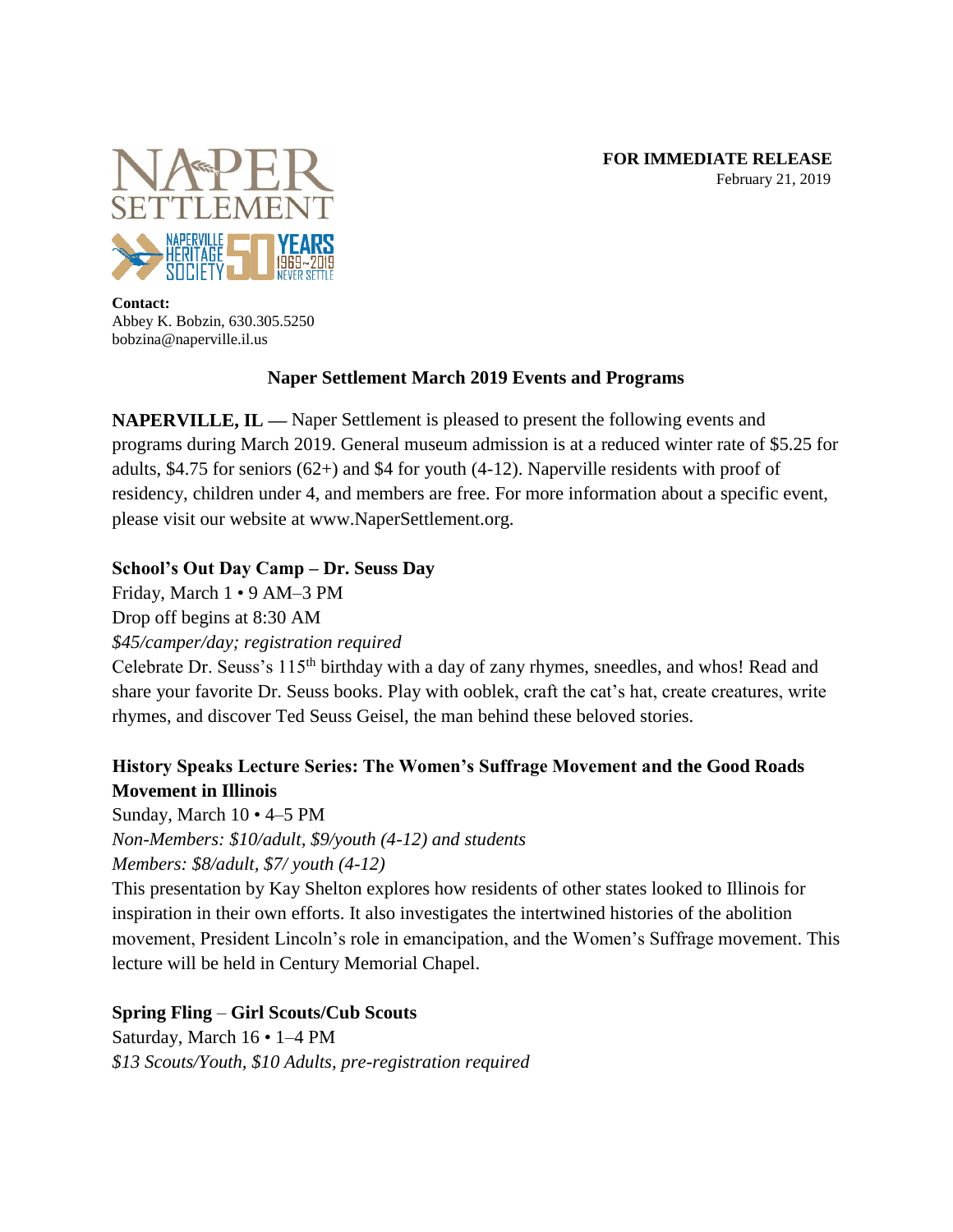Welcome warmer weather and shake off cabin fever during Naper Settlement's annual tribute to the changing season! Explore the museum's historic buildings, talk with costumed interpreters, create a fun Spring craft, and learn how to build teamwork with your troop! Scouts receive a fun patch in honor of this event. **Program is suitable for Scouts of all ages.** Naperville resident discount and other discounts not applicable for this program.

*Registration is required for all Scouts. Girl Scouts of Greater Chicago and Northwest Indiana can register through the Greater Chicago and Northwest Indiana Council website http://gcnwiprograms.org/. Cub Scouts and Girl Scouts of Northern Illinois can register through Naper Settlement at* [grouptours@naperville.il.us](mailto:grouptours@naperville.il.us) *or by calling 630.420.6010.*

#### **Century Memorial Chapel Open House**

Sunday, March 17 • 11 AM–2 PM *Free admission, reservations recommended Contact* [weddings@naperville.il.us](mailto:weddings@naperville.il.us) *to reserve*

Planning a wedding or renewal of vows? Meet our rental attendants and tour our stunning Gothic Revival chapel during these special open house dates. Have all your questions about a Naper Settlement wedding answered!

### **Open Season Preview**

Tuesday, March 26 - Sunday, March 31 • 1–4 PM *\$12/Adult, \$10/Senior, \$8/Youth (4-12); Children under 4, Naperville residents, and members are free* Enjoy Spring Break Week with a step back in time! Be among the first at this Open Season Preview of Naper Settlement's 13 acres and historic buildings featuring costumed interpreters.

# **School's Out Day Camp – Extreme Animals**

Monday, March 25 • 9 AM–3 PM Drop off begins at 8:30 AM *\$45/camper/day; registration required*

Discover the biggest, fastest, smartest, and most amazing animals! Learn how animals have helped humans throughout history, watch clips of famous TV animals, create a habitat and sculpt your favorite animal. Play animal games then relax with a worm snack!

# **History Speaks Lecture Series: The Naperville Heritage Society Celebrates 50 Years**

Sunday, March 31 • 4–5 PM *Non-Members: \$10/adult, \$9/youth (4-12) and students Members: \$8/adult, \$7/ youth (4-12)*

Reflect on Naperville history through the eyes of the 50-year-old Naperville Heritage Society! Formed in 1969, the NHS saved some of the city's important historic structures that had fallen into disrepair or were perceived as obsolete. Hear community stories, learn about artifacts, and